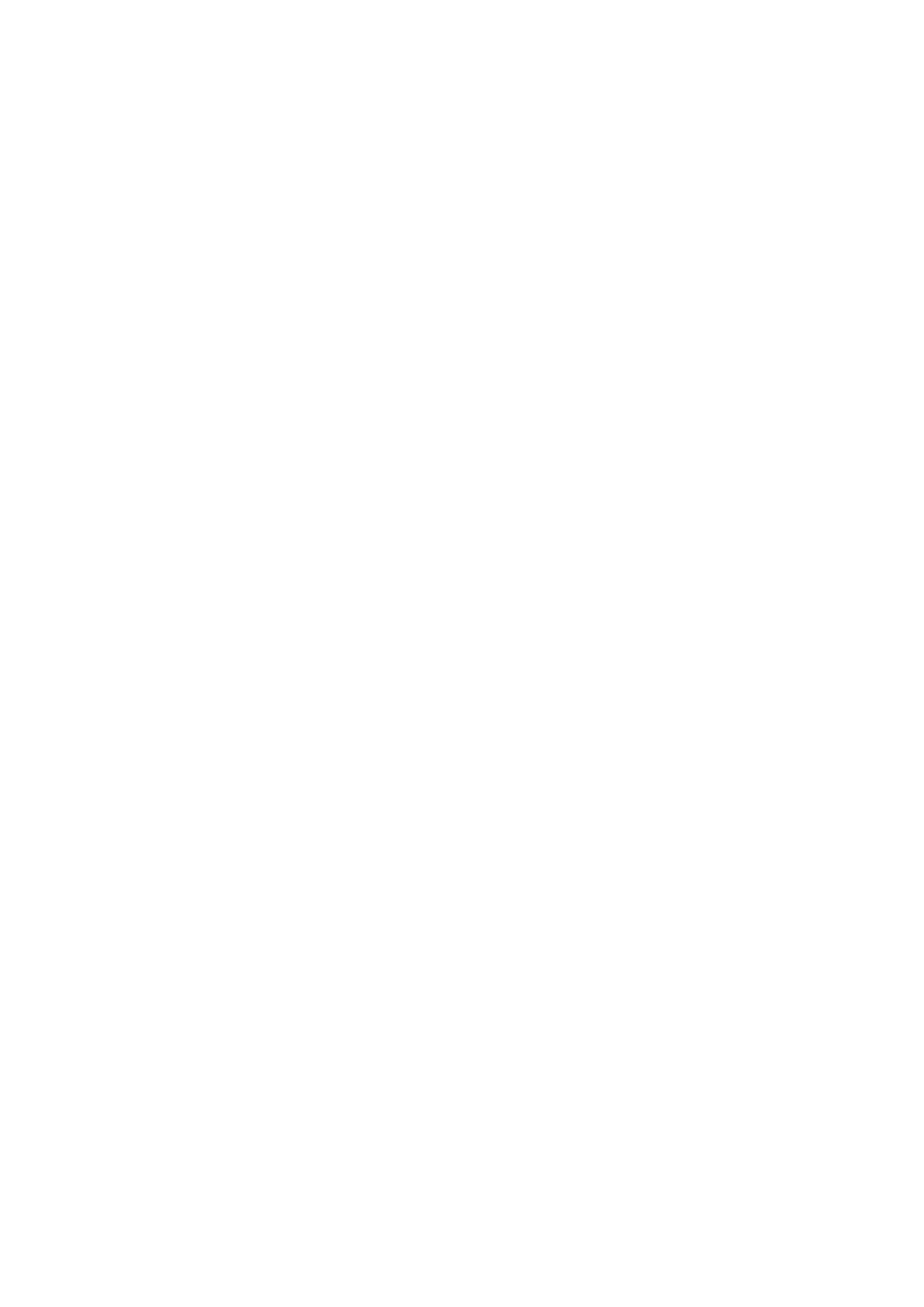## EVERFINE GONIOPHOTOMETERS SYSTEM TEST REPORT Page 11 Of 13

LED Avg.L Report

| Test: U:24.00V I:0.1455A P:3.492W PF:1.000 Lamp Flux: 47.2496x1 lm |                     |                     |  |  |  |  |  |  |  |  |
|--------------------------------------------------------------------|---------------------|---------------------|--|--|--|--|--|--|--|--|
| NAME: RM55-RGB2465                                                 | TYPE:LED Strip      | <b>WEIGHT:</b>      |  |  |  |  |  |  |  |  |
| SPEC.:18W                                                          | DIM.: 1000*10*2(MM) | SERIAL No.: 001     |  |  |  |  |  |  |  |  |
| MFR.: Évoralight, Inc.                                             | $SUR.:0.002*1*0.01$ | Shielding Angle:120 |  |  |  |  |  |  |  |  |

| AvqL                  | cd/m2  |
|-----------------------|--------|
| L $0 \sim 180(65)$ av | 752881 |
| L $0 \sim 180(75)$ av | 707456 |
| L $0 \sim 180(85)$ av | 629205 |
| L $90~270(65)$ av     | 762710 |
| L $90~270(75)$ av     | 710223 |
| L $90~270(85)$ av     | 654591 |
| L $45(65)$ av         | 779907 |
| L $45(75)$ av         | 723551 |
| $L$ 45 (85) av        | 693813 |

Standard: GB/T 29293-2012

|  | $\gamma$ Range: $0 - 90$ DEG<br>$\sqrt{\ }$ Interval: 1.0DEG |                                                   |
|--|--------------------------------------------------------------|---------------------------------------------------|
|  |                                                              | Test System: EVERFINE GO-2000A V1 SYSTEM V2.0.351 |
|  | Humidity:65.0%                                               |                                                   |
|  | Test Distance: 9.660m [K=1.0000]                             |                                                   |
|  |                                                              |                                                   |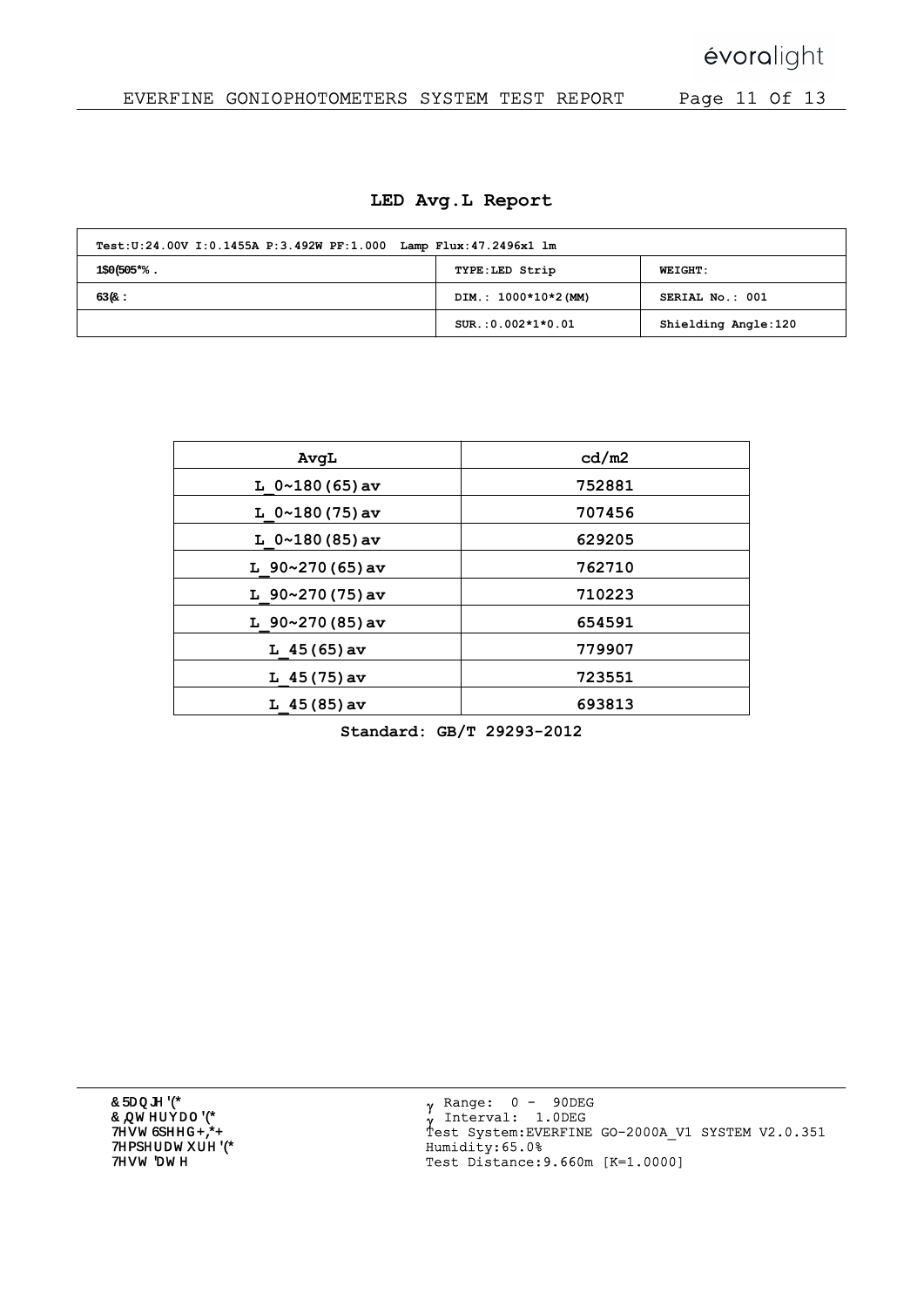Planar Illuminance Curve



C Range: 0 - 360DEG C Interval: 22.5DEG Test Speed: HIGH Temperature:25.3DEG Test Date:2021-02-03

 $\mathbf{v}$ γ<br>ν Ÿ Range: 0 - 90DEG Interval: 1.0DEG Test System:EVERFINE GO-2000A\_V1 SYSTEM V2.0.351 Humidity:65.0% Test Distance:9.660m [K=1.0000]